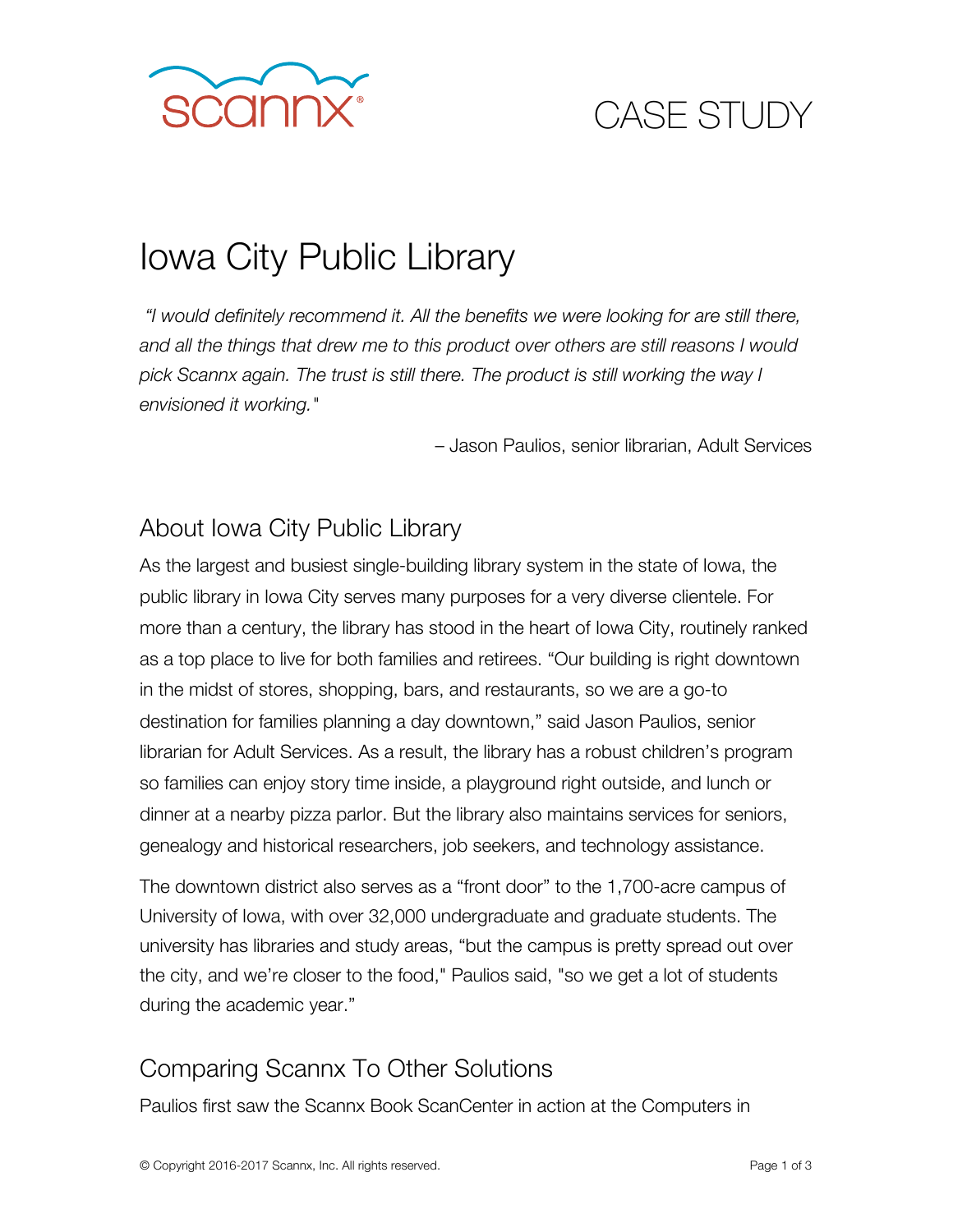

### CASE STUDY

Libraries (CIL) Conference. Iowa City Public Library had flatbed scanners attached to a few of the internet-enabled PCs available for patrons to use, but Paulios heard a lot of frustration from users. The flatbed scanner software was cumbersome to use and patrons had to reserve the computers for a one- or two-hour block, even if they only wanted to scan a couple pages. "It was taking a lot of staff and patron time," he said. "We realized we needed something a lot easier."

At CIL, he tested different scanner solutions promoted by various vendors. "Scannx was the one that seemed to make the most sense for our library," he said. "The touchscreen interface was the thing that caught me the most. It was intuitive, and we were looking for something that was self-service. It's more modern. The image was clean, not cluttered. Each button was very obvious, and there weren't a lot of options to confuse people. The machine itself was high-quality, but not overly large. Also, Scannx works with TracSystems, our printing vendor, which was a big plus."

Other scanning solutions he tried seemed to be geared more toward larger university libraries, he said. "They were bigger, and some had overhead cameras." They seemed overly large and complicated when his goal was to make scanning quicker, easier, and more accessible for patrons of diverse ages and backgrounds who wanted to scan personal documents, photos, recipes, and study notes.

#### Book ScanCenter - Popular With Staff And Patrons Alike

Iowa City Library purchased a Scannx Book ScanCenter with both an 11"x17" book-edge flatbed and an integrated automatic document feeder. The book-edge has been particularly useful for staff fulfilling requests for scans of historical records.

"It's nice that you don't see the black gutter lines you used to get on the copy machine," said Paulios. "And we do have some pretty fragile documents from the late 1800s and early 1900s from Iowa City and Johnson County, like city directories, that weren't meant to last this long. The book-edge puts less strain on the binding."

The document feeder has proved popular with the general public, who just want to